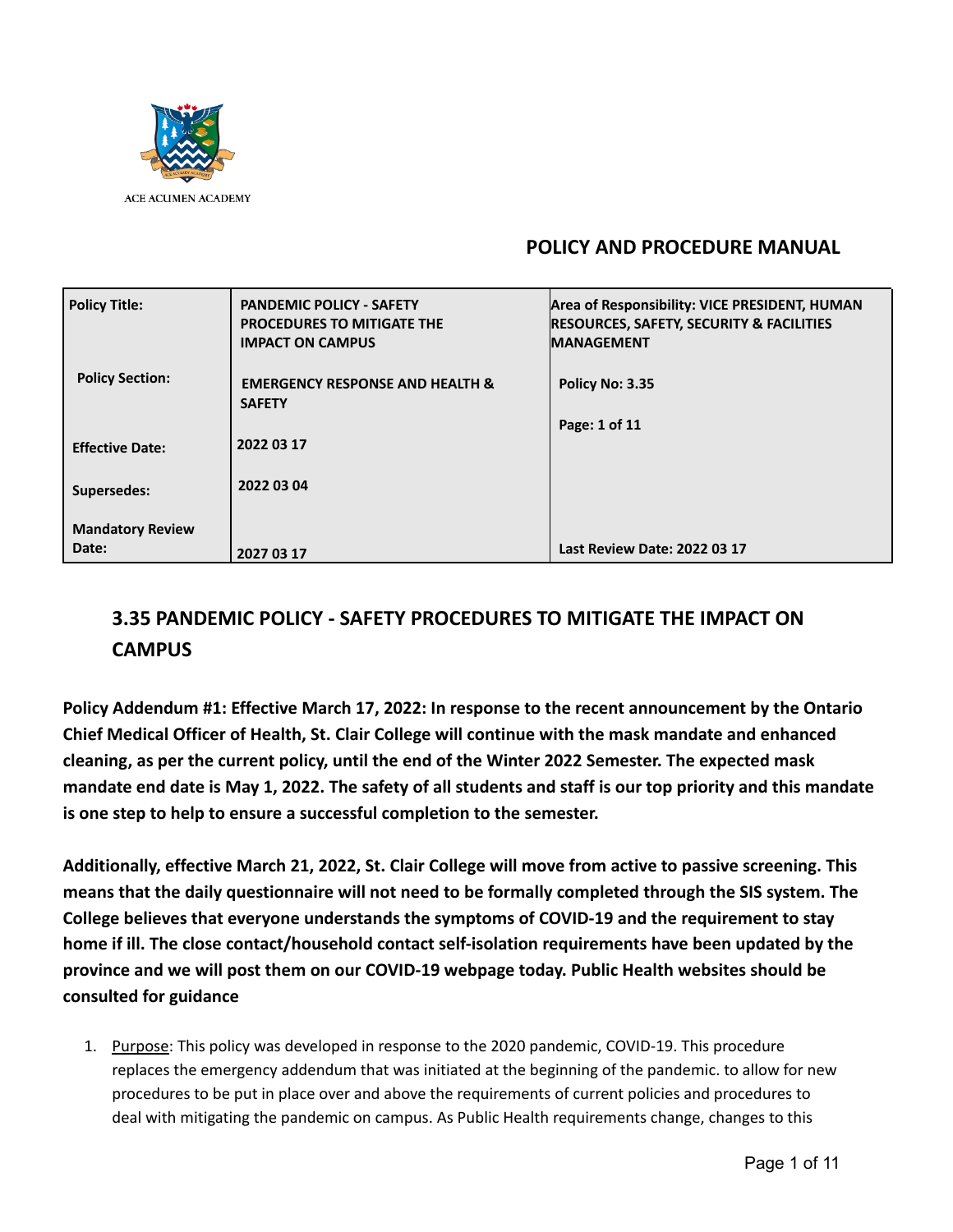procedure may be required to ensure compliance and safety. These changes will be communicated to all employees and students and this procedure will be updated to reflect the changes as necessary.

2. Scope: The pandemic procedure applies to the St. Clair College at Ace Acumen community including employees, students, contractors and community members.

# 3. Specific Procedures

#### 3.1 Vaccines

● All employees, students, contractors, and visitors must comply with the Policy 5.25 COVID-19 Vaccine Policy.

## 3.2 Training

- All Faculty are asked to review this policy and Appendix A, Fall 2021 COVID-19 Safety Protocols with students at the beginning of the semester. The Director of Faculty will work with program coordinators to designate the first class during which the safety protocols will be reviewed.
- All Managers must review this policy and Appendix A with all staff.

3.3 Pandemic Illness Response Committee and Pandemic Plan

● The College will form a pandemic response committee set out by Senior Management who will meet regularly during a pandemic to review cases (no names will be shared), safety procedures, employee and student concerns, communications, etc. The Pandemic Committee will begin meeting on an adhoc basis, only as necessary to ensure consistent messaging and application of requirement changes.

3.4 Symptoms, Isolating and Monitoring

- All St. Clair College at Ace Acumen employees, students, contractors and visitors are being asked to stay home if they are ill, if someone in their household has COVID-19 symptoms, or if anyone in their household tests positive for COVID-19 on either a rapid antigen test or a PCR test.
- The current Public Health guidance on testing and isolation will be available on the internet under COVID-19 for your access and review [\(https://covid-19.ontario.ca/exposed](https://covid-19.ontario.ca/exposed)). If there are questions regarding the requirements, please contact Public Health.
- Employees who test positive on a PCR or rapid test or who are isolating based on symptoms must contact their manager. Students who test positive on a PCR or rapid test, or who are isolating based on symptoms must inform their faculty in order to receive support for any missed work.

3.5 COVID Safety Plans

● All areas that are required by regulation to have safety plans must develop, review with JHSC and post (electronically and hard copy) their safety plans. This includes events, sports, camps, food services, etc.

3.6 Screening Questionnaire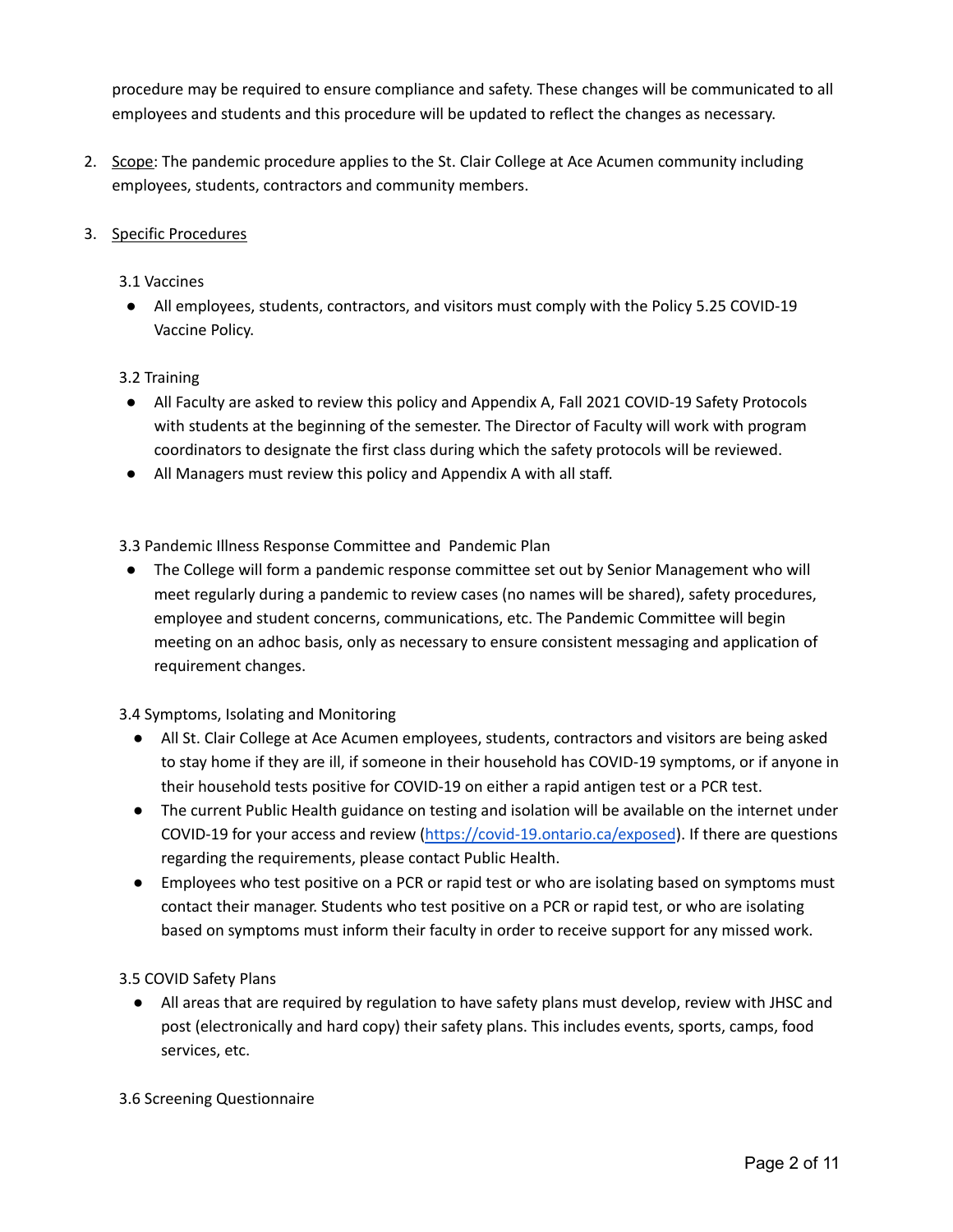- All employees and students must answer a screening questionnaire daily through the SIS (Student Information System) or OPN (staff) before coming on campus. If approved to come on campus, an email is sent, in green type, indicating clearance to come on campus. If not approved to come on campus, (this is due to answering yes to one of the questions or not having completed the vaccine requirements), a red typed email will be sent denying access to campus for the day.
- The screening questionnaire and photo ID must be shown to the Door Screener at a designated entrance.
- If denied access to campus for the day, the individual is to remain home (or will be sent home by Security), inform their Manager (staff) or Faculty (students) and follow the directions in the email provided. This includes following the Public Health testing and isolation guidance documents. Those denied access will be blocked from accessing the COVID screening questionnaire for the day.
- For students, if a screening error was made, please contact [healthandsafety@stclaircollege.ca](mailto:healthandsafety@stclaircollege.ca). For staff, if a screening error was made please contact [sarah.mcdermott@canadaacumen.ca.](mailto:sarah.mcdermott@canadaacumen.ca)
- Students must receive clearance through Public Health and their Campus Director before returning to class if the absence is COVID-19 related.

3.7 Personal Protective Equipment

- In addition to regular PPE required in labs and shops, the following additional PPE is required during the pandemic:
	- All St. Clair College at Ace Acumen employees, students, contractors, and community members are required to wear appropriate masks that cover the nose, mouth and chin while on campus. Gators, scarves, etc. will not be accepted. A level 1 or 2 procedure mask is recommended.
	- Additional PPE may be required based on your program requirements and will be communicated to you by your Faculty.
	- The College will continue to provide level 1 procedure masks if you misplaced or forgot your mask, or prefer to use a mask with a higher level of protection. These will be available at the main security desk at each campus as well as in office areas.
	- Masks must be always worn in the classroom by staff and students due to the fluidity of the classroom environment.
	- The only exceptions to the indoor mask requirement include:
		- Employees seated at their desk, which is at least 2 metres apart from anyone else and protected from those walking by within 2 metres. If this cannot be maintained, masks must always be worn.
		- In-person meetings, if individuals are seated 2 metres apart and everyone is in agreement with removing masks. Anyone who opts to wear a mask may do so without judgement.
		- When seated in a designated eating area. When not actively eating or drinking, masks must be worn in these areas.
- Personal protective equipment must be cleaned after each use and must not be shared.
- Students and staff who state that they are unable to wear a mask must follow the Mask Exemption Accommodation Request Process Guide in Appendix B. Attendance on campus will not be permitted until we have a valid medical exemption, and an Exemption Card has been issued to the staff or student.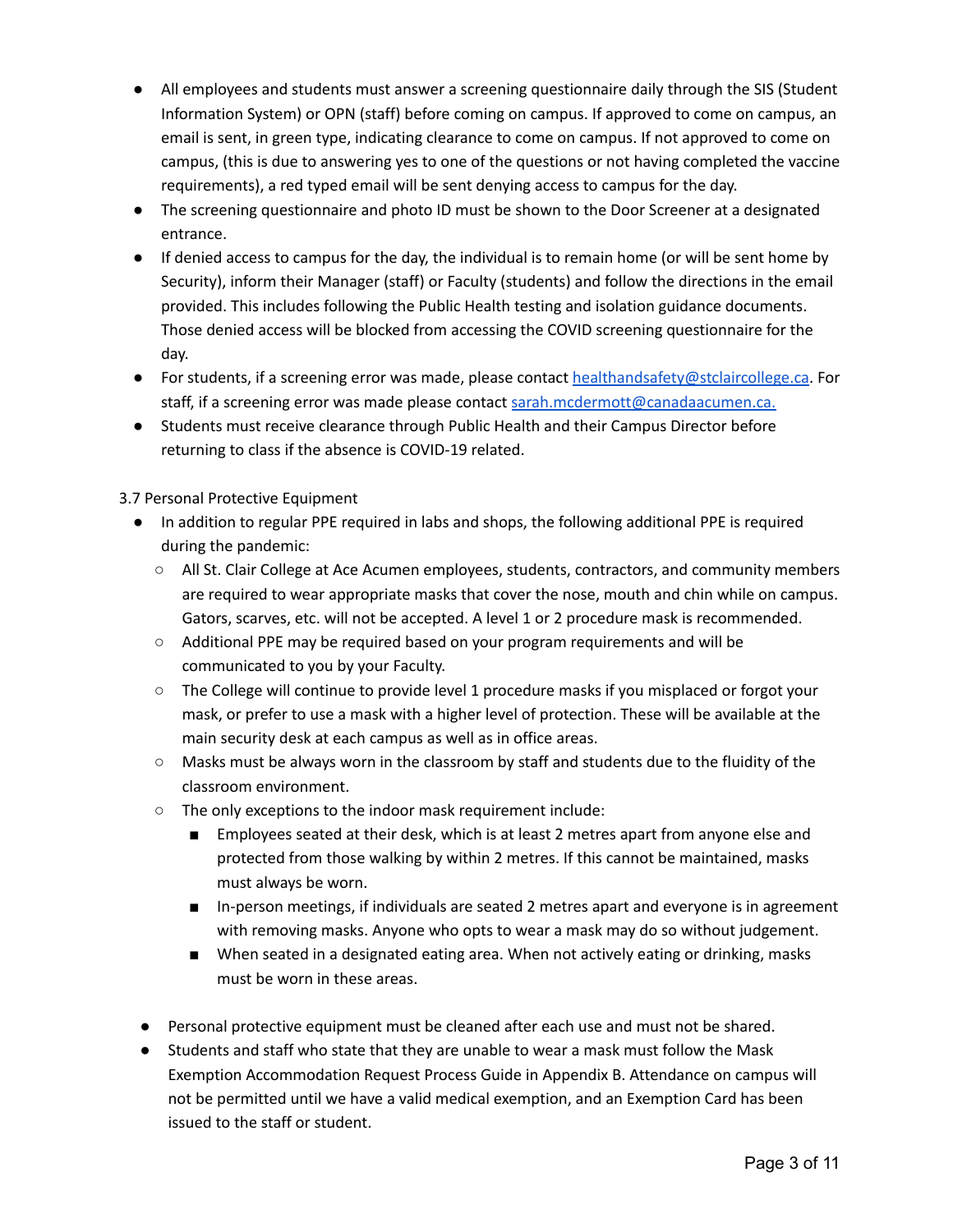3.8 Capacity and Seating Plans

● Capacity limits in the teaching and learning environment will be dictated by Provincial guidelines/regulations.

# 3.9 Personal Hygiene

● All St. Clair College at Ace Acumen employees, students, contractors, and community members must follow pandemic protocols for personal hygiene. Wash hands with soap and water for 20 seconds frequently or sanitize hands fully. This should be done when you first walk in the building, before you use any equipment or tools that are shared and after such use, upon entering a classroom, computer lab, lab or shop and several times throughout the day. In addition, if you need to cough or sneeze, do so into your elbow, do not spread germs into the air.

## 3.10 Cleaning

- St. Clair College at Ace Acumen employees are instructed to clean their workstation before use each day and after use. If shared, then the person who leaves the workstation must clean it and the next person must clean it before use. Cleaning products have been supplied by Facilities Management in each department office area, classrooms, labs and shops. Work orders must be submitted for replacement cleaning materials.
- Students must clean any tools and equipment before and after use. If partnered with another student, and common equipment are handled by both, both students shall use hand sanitizer or wash hands before starting to work. Cleaning product has been supplied by Facilities Management.
- Classrooms are disinfected at the end of each day. Employees and students are asked to clean their workspace within the classroom upon entering/exiting and sanitize or wash hands as they enter and leave the classroom.
- Lab and shop equipment are disinfected nightly or at the end of the last class.

3.11 Contractor and Community Members

- All contractors must sign in with Security/ Reception before moving to their work location, without exception. Security/ Reception will verify that the contractor has been approved to be on campus with the College contact and ask the contractor the screening questions.
- Community members who are visitors to campus must sign in with Security, go through screening questions and follow all current pandemic protocols required under regulation.
- Employees who request contractors to work on campus must send the one-page Pandemic Contractor and Community Member Pre-Screening and Access Protocols before they come on campus. This can be found in Appendix C.

3.12 Eating and Drinking Areas/ Lounges

- Eating and drinking is only permitted in designated eating areas and when permitted by Public Health regulations.
	- **Designated Eating Areas**:
		- Masks must be worn when not seated.
		- When seated, and actively eating or drinking, masks may be removed.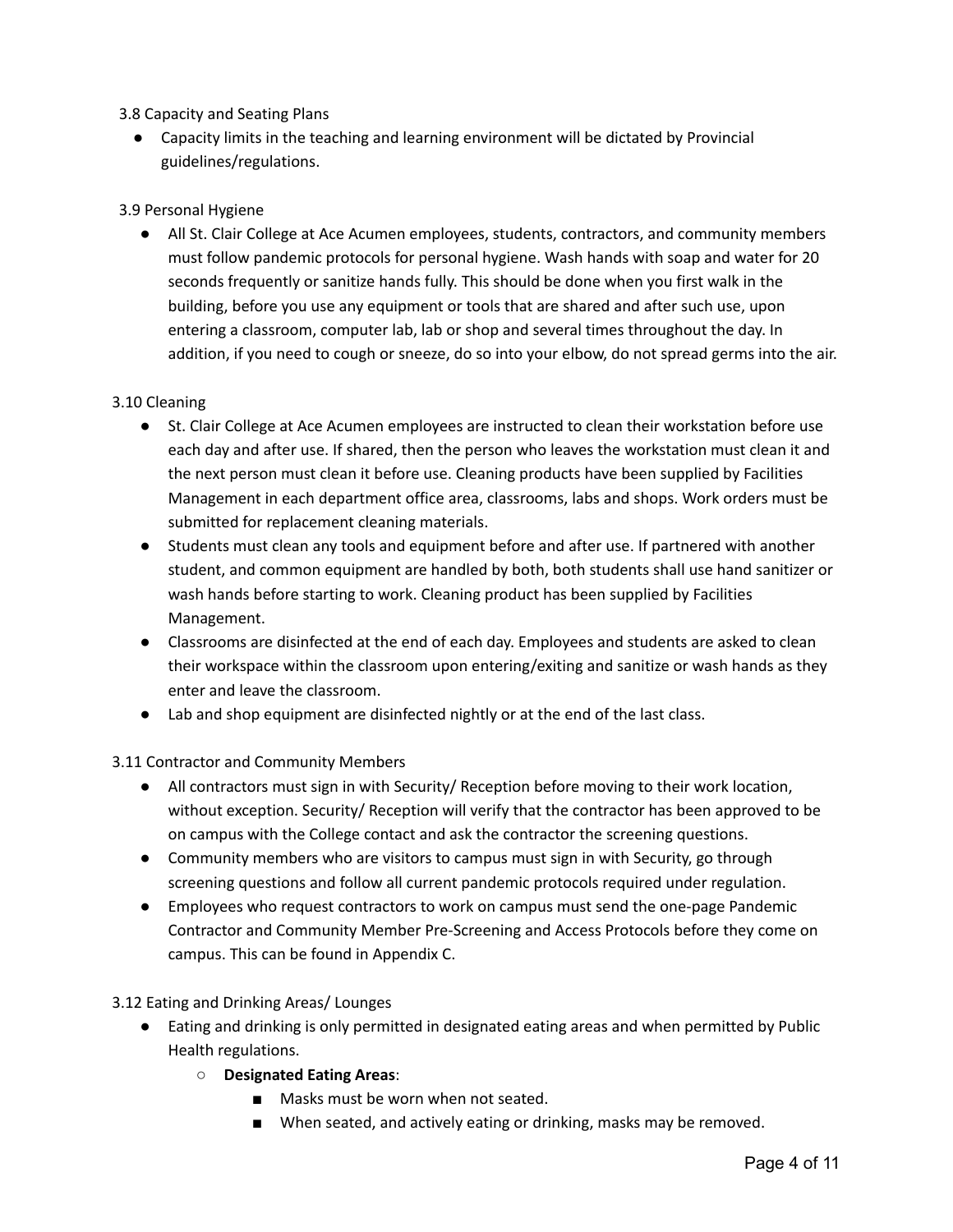- Crowding around tables is not permitted.
- Please limit your time so others can use the space. This space is for eating only. There is study space available elsewhere in the College.
- Eating and drinking is not permitted in any other locations unless specified, and outdoors.
- While in eating areas, employees and students must wear a mask when not actively eating or drinking.
- Staff may eat at their desk (if 2 metres apart from anyone else, in the staff lounge, outdoors or in designated eating areas. Masks may be removed in this setting only and only while actively eating or drinking.

Note: Reasonableness will come into play in areas where food and drink are not allowed. If a student is sitting in areas, including a classroom, where food and drink is not permitted, pulling down their mask momentarily to take a quick sip of a drink will be permitted to allow for proper hydration. Masks must be immediately put back in place.

3.13 Enforcement

- There will be zero tolerance for violations of this policy or the vaccine policy. Violations may lead to suspension, expulsion or termination pending investigation.
- Staff are expected to follow all health and safety policies and procedures. The Health and Safety Discipline Policy will be used for any non- compliances.
- Students are expected to follow all health and safety policies, and procedures. Students who violate any health and safety policy or procedure will be identified to the College Resolution Officer who will investigate under the Code of Student Rights and Responsibilities. An interim suspension may be issued while the matter is being investigated.
- Numerous and/or repeated infractions will result in combined and /or progressive penalties.

3.15 Accommodations to reduce risk of contracting COVID-19 when medically warranted.

- Accommodations will be considered to reduce exposure to COVID-19 for students who have a medical condition where exposure to COVID-19 that would make them vulnerable to complications if contracting COVID-19.
- Proper medical documentation must be provided by a regulated health professional qualified in the appropriate specialty area, who has treated the student; thorough enough to support the accommodation being considered or requested.
- Accommodations that will not be provided:
	- Online delivery of an otherwise in-person program
	- In person labs and demonstrations cannot be accommodated for remote or online learning
	- In person assessments must be done at the college but can be modified to reduce risk.
- Accommodations provided where possible will include:
	- Deferral of registration to a later intake
	- Audio recordings of lectures
	- Course materials provided on LMS
	- Notetakers (when available)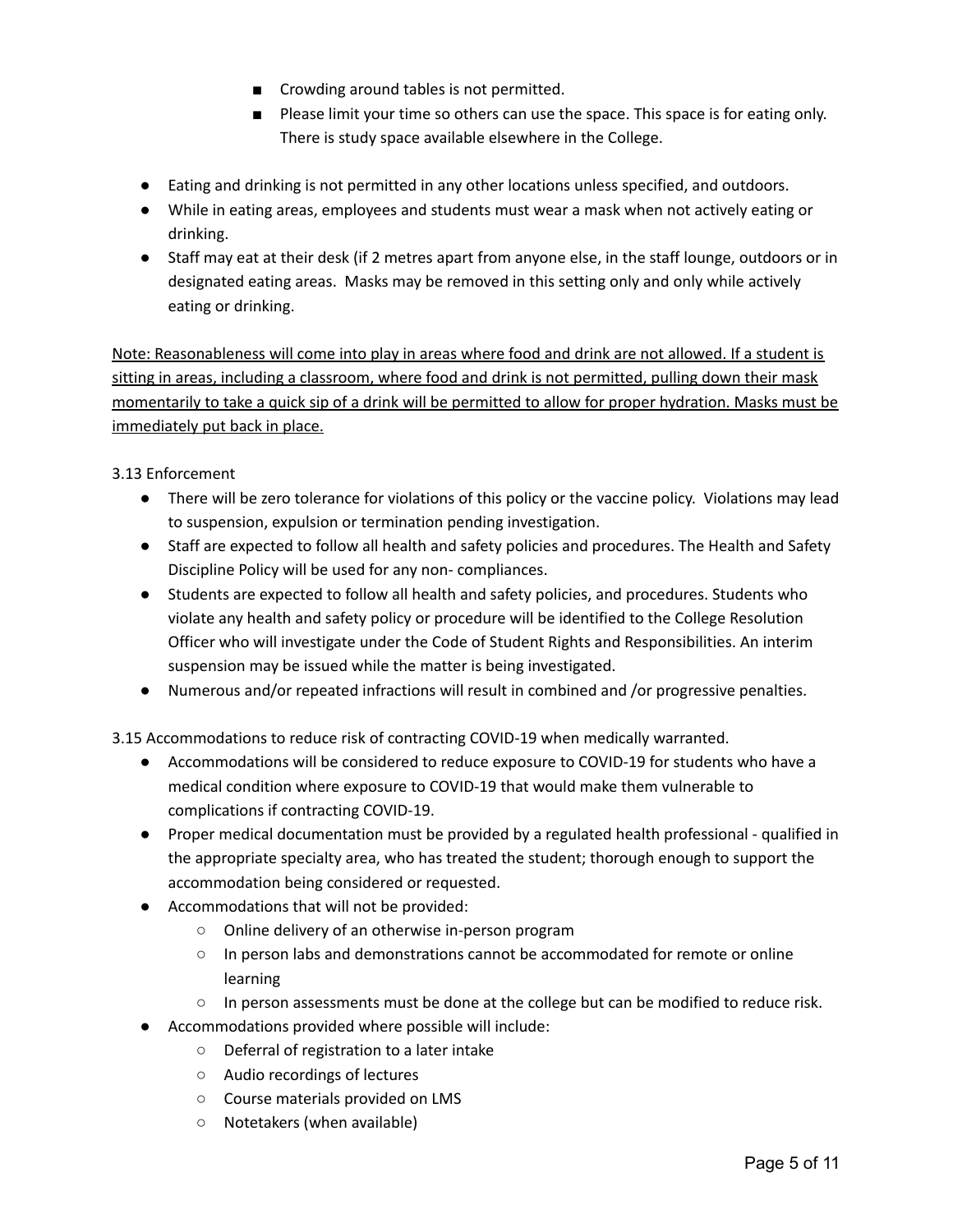- Tests can be booked in the evenings in an individual room.
- Students who feel they need an accommodation can contact their Campus Director to begin the process (Toronto Campus: [danielle.drouin@canadaacumen.ca](mailto:danielle.drouin@canadaacumen.ca); Mississauga Campus: [mathew.qaqish@canadaacumen.ca](mailto:mathew.qaqish@canadaacumen.ca) )

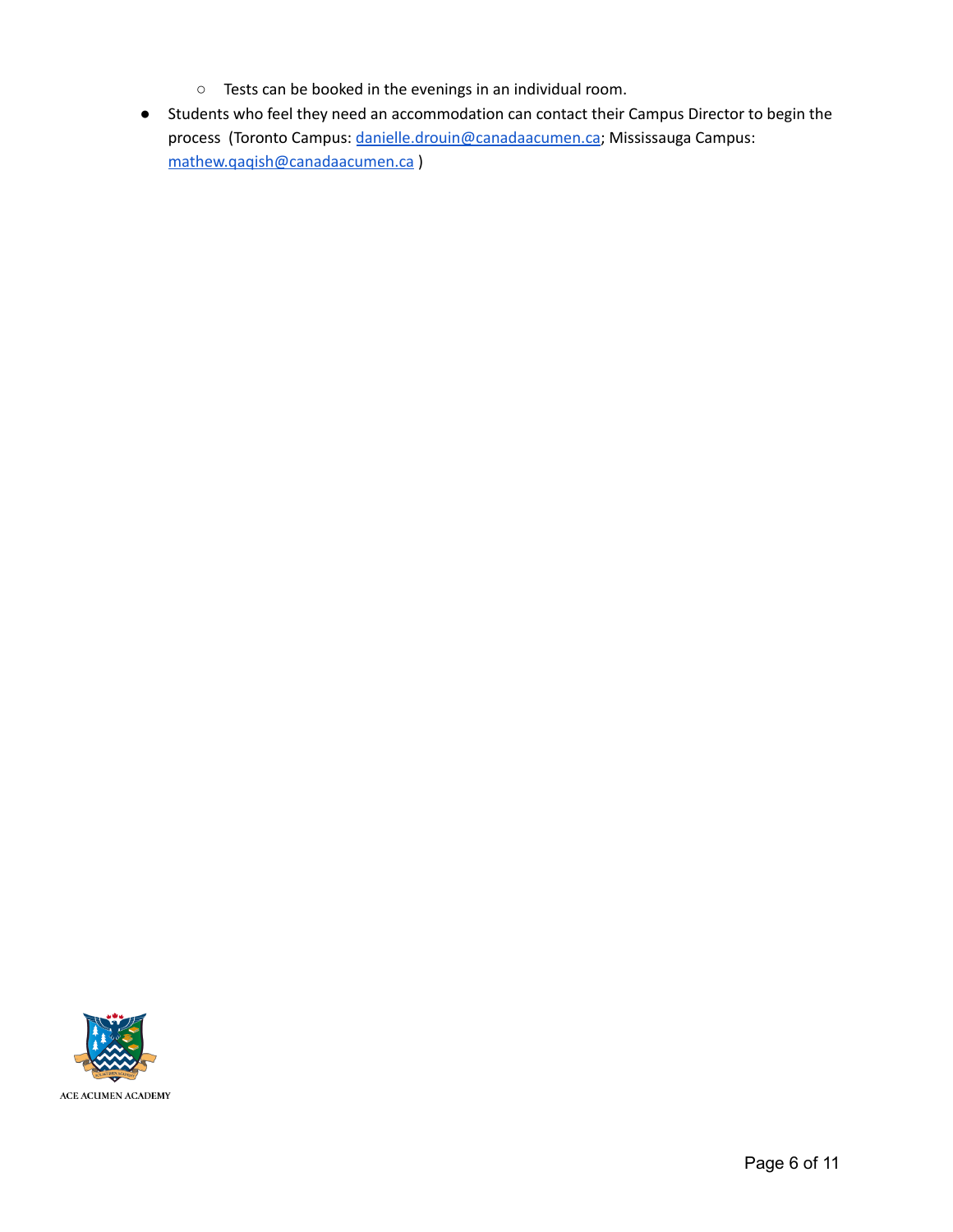# **APPENDIX A COVID-19 Safety Protocol Fact Sheet**

# Screening

Employees and students must complete the COVID screening questionnaire through SIS/ OPN daily. You must show your "Granted Access" email daily to the door screener.

## **Illness**

Students, employees, contractors, and visitors shall not come on campus if they are ill or if they answer yes to any of the COVID-19 screening questions. Students must notify their Faculty. Employees must report to their Manager.

## Masks

Masks must always be worn while inside buildings, including while teaching in class (exceptions are outlined in the policy and include eating areas or staff at desks where 2 metre physical distancing can be achieved). Masks must be worn outdoors when within 2 metres of others. Procedural masks are recommended over fabric masks.

Mask exemptions for supported, documented medical reasons must go through the process outlined in Appendix B (refer to Policy 3.35 Pandemic Policy - Safety Procedure to Mitigate the Impact on Campus). Additional PPE may be required based on program requirements. Faculty will advise.

#### Eating Areas

Eating and drinking is only permitted in designated eating areas when permitted by public health regulations. These are clearly identified. Eating in lounges or non-eating areas is not permitted, including classrooms. Masks must be worn in eating areas when not actively eating or drinking.

#### Cleaning (Self and Work Surface/Equipment)

Students, employees, contractors and visitors are asked to clean their work surfaces and any tools/equipment before and after use. Cleaning products will be supplied.

There is also an expectation that everyone on campus wash their hands thoroughly several times each day and/or sanitize their hands several times each day. Proper cough/sneeze etiquette must also be adhered to.

#### **Enforcement**

Safety protocols will be strictly enforced by Administration, Faculty, Support Staff and Security.



# **Appendix B Mask Exemption Accommodation Request Process Guide**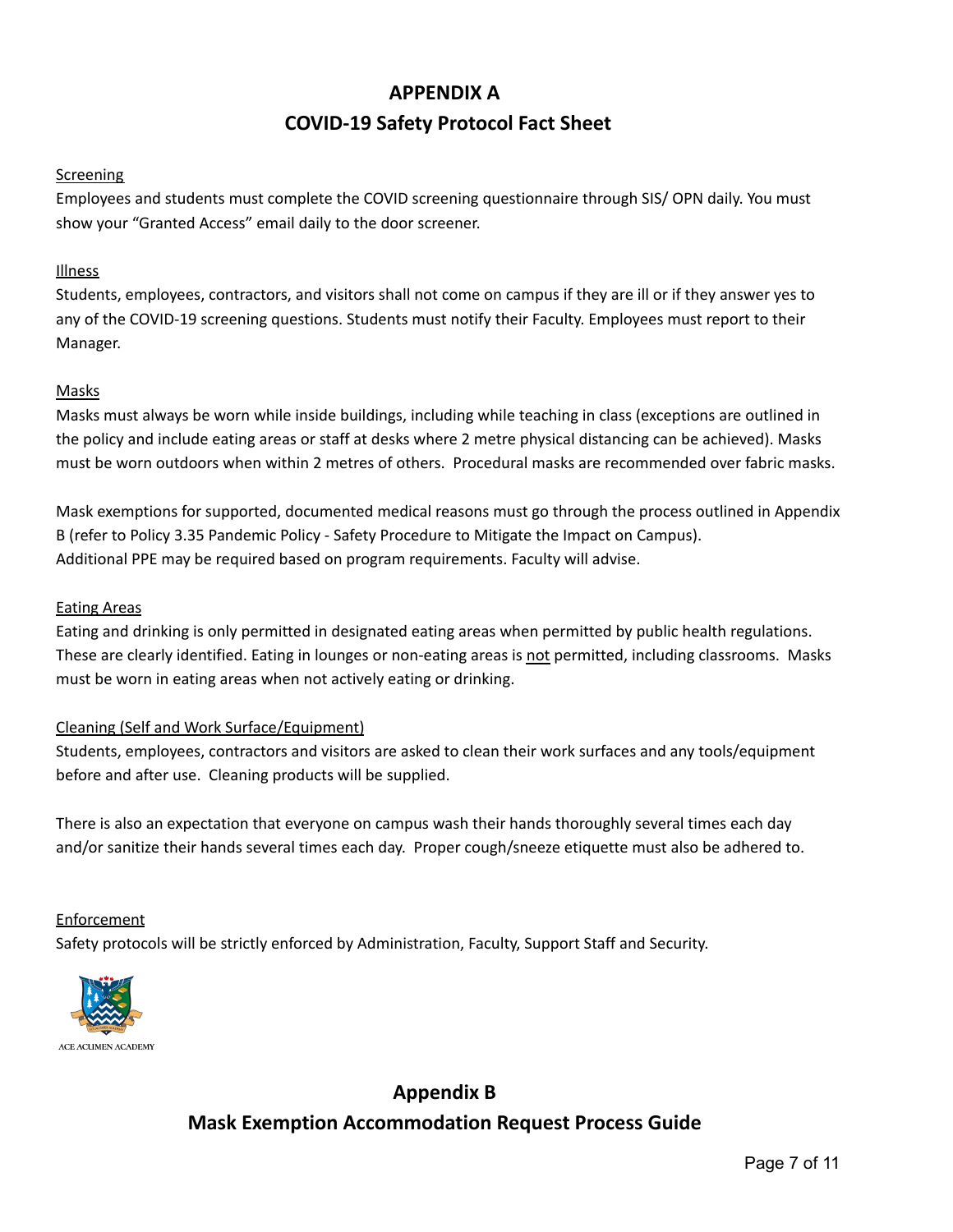#### **Overview**

Pursuant to the Pandemic Policy – Safety Procedures to Mitigate the Impact on Campus, St. Clair College at Ace Acumen has implemented additional health and safety measures to safeguard everyone on campus during the ongoing COVID- 19 pandemic. All staff and students are expected to wear a protective mask while on campus.

This procedure is intended to create a seamless and consistent communication process for staff and students who may request a mask accommodation to participate on campus. This procedure applies to staff and students of St. Clair College at Ace Acumen.

You are not permitted to attend campus until the Mask Accommodation Form is received and reviewed by St. Clair College at Ace Acumen. For students, this may require a learning accommodation. It is the student's responsibility to make this request through Student Services. You must advise your faculty of your absence. For Staff, you will need to communicate with your Manager if this results in missed time.

#### **Procedure**

- 1. First, contact the Campus Director if there is a request to be exempted from St. Clair College at Ace Acumen's safety protocol which requires a protective mask while on campus.
- 2. You must do the following:
	- Contact your own physician to complete the Mask Accommodation Form. This form can be downloaded from the Internet on the Health Services website, or printed in from this document.
	- You must return this form to the Campus Director who will communicate to the Chair of the affected department/faculty. If medically exempt, the Campus Director will issue an exemption card. This card must always be carried when on campus.
- 3. If you **do require** a mask accommodation to participate on campus:
	- You must always be in a face shield and make every attempt to maintain a distance of 2 meters from others.
	- You will be issued a card to be carried with you at all times on Campus. If you are asked to verify your exemption you will show this card. This is to ensure the safety of everyone on campus.
- 4. If you **do not require** a mask accommodation to participate on campus:
	- We recommend contacting your health care provider for guidance on how to wear a mask effectively.
- 5. Faculty will be able to verify if there is a mask exemption in their class, lab or shop on the attendance roster. The Campus Director will update the SIS system once this form is received and an exemption is confirmed.
- 6. Mask exemption cards can only be issued by an Authorised St. Clair College at Ace Acumen Joint Health and Safety Representative.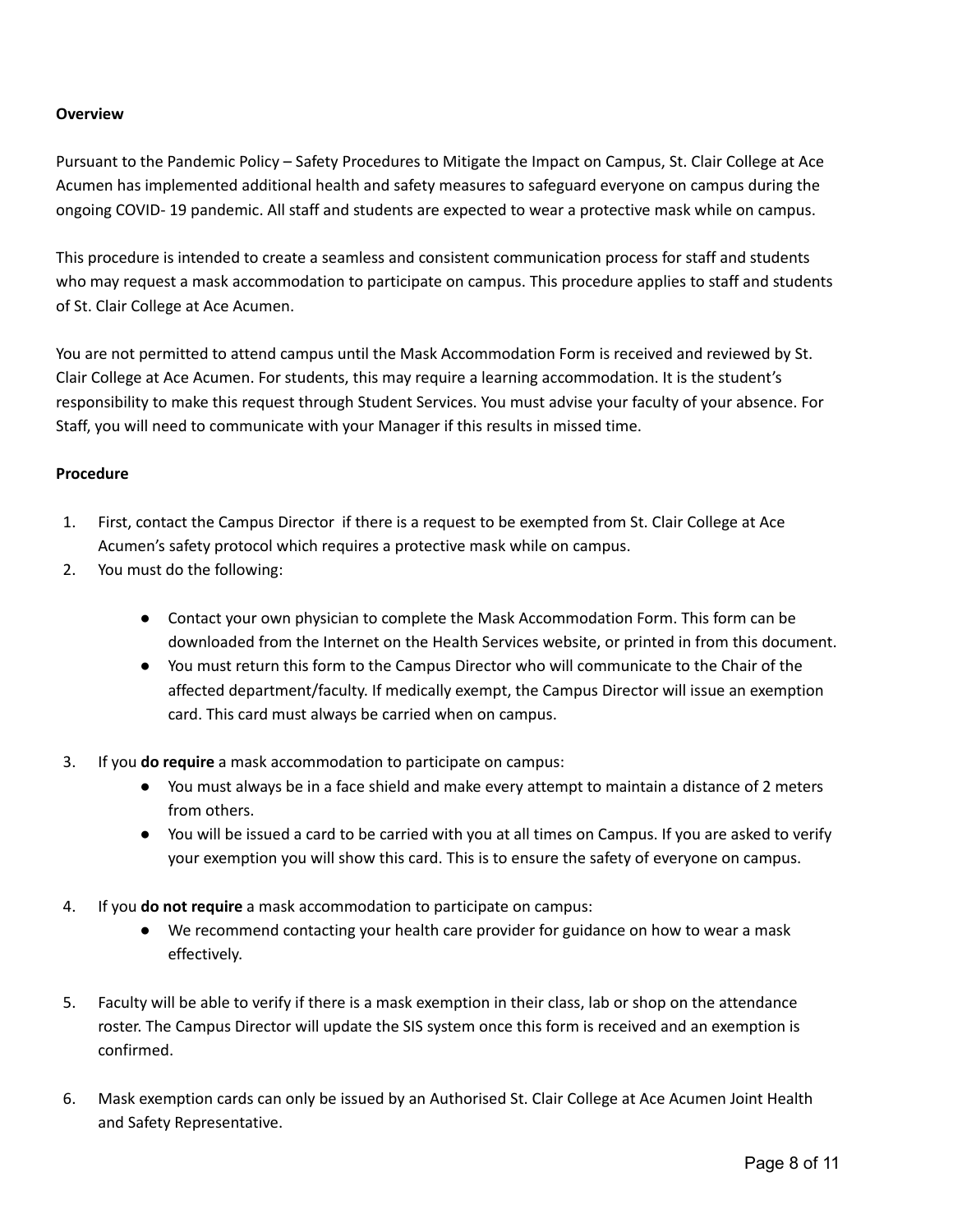#### **References**

● Mask Accommodation Request Form



# **Mask Accommodation Request Form**

**Section 1. To be completed by the Requestor. Please print clearly.**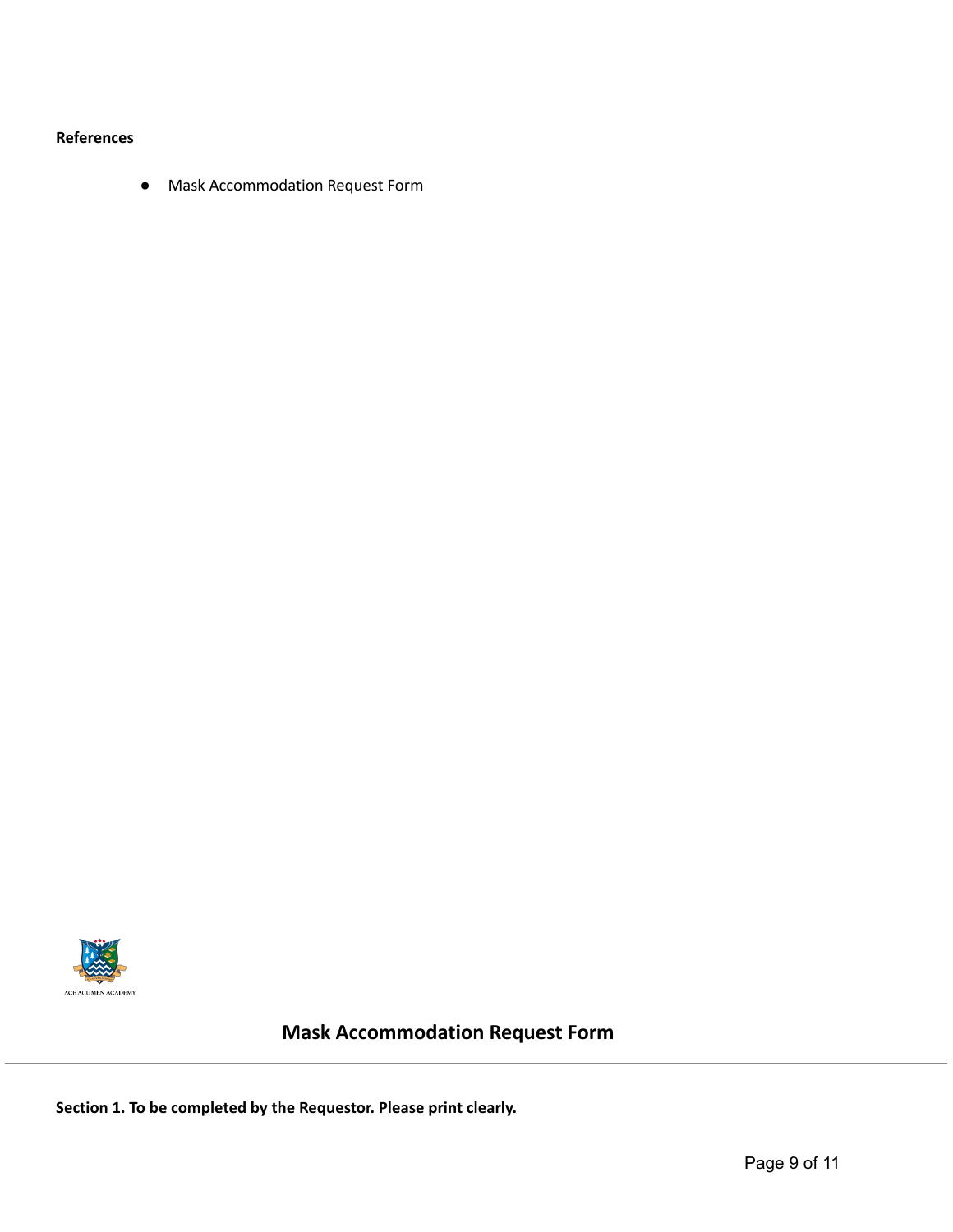Name Student or Employee ID#

Date of Birth **Email Address** 

## **Section 2. To be completed by a Physician or Nurse Practitioner.**

The above person presented to St. Clair College at Ace Acumen requesting to be exempted from St. Clair College at Ace Acumen's COVID-19 Campus safety protocols requiring all staff and students to wear a mask while on campus. We ask that you please complete a medical assessment and complete the section below.

Based on my assessment, it is my medical opinion that this individual:

**Has a medical requirement** for a mask accommodation to participate on campus

**Does not** require a mask accommodation to participate on campus

| Health Care Provider Name & Designation              | Signature of Health Care Provider |
|------------------------------------------------------|-----------------------------------|
|                                                      |                                   |
| Address and Telephone Number of Health Care Provider | Date of Assessment                |
|                                                      |                                   |

If you are medically exempt you must wear a face shield and maintain 2 metres distance from others at all times.

#### **Consent**

By signing this form, I understand the Health Practitioner's assessment and strategies. I understand that information confirming my accommodation (if one is required) will be shared as applicable with persons at St. Clair College at Ace Acumen. I also understand that I will always be required to have on me my exemption card if I have an accommodation for a mask exemption. Please note: Personal health information will not be shared.

Signature Date Date Date Date Date

# **APPENDIX C**

# **Contractor and Community Members Pandemic Prescreening and Access Protocols**

We welcome you to St. Clair College at Ace Acumen. In an effort to keep our campus community safe, please follow the safety protocols noted below. Do not attend St. Clair College at Ace Acumen if you answer yes to any of our screening questions.